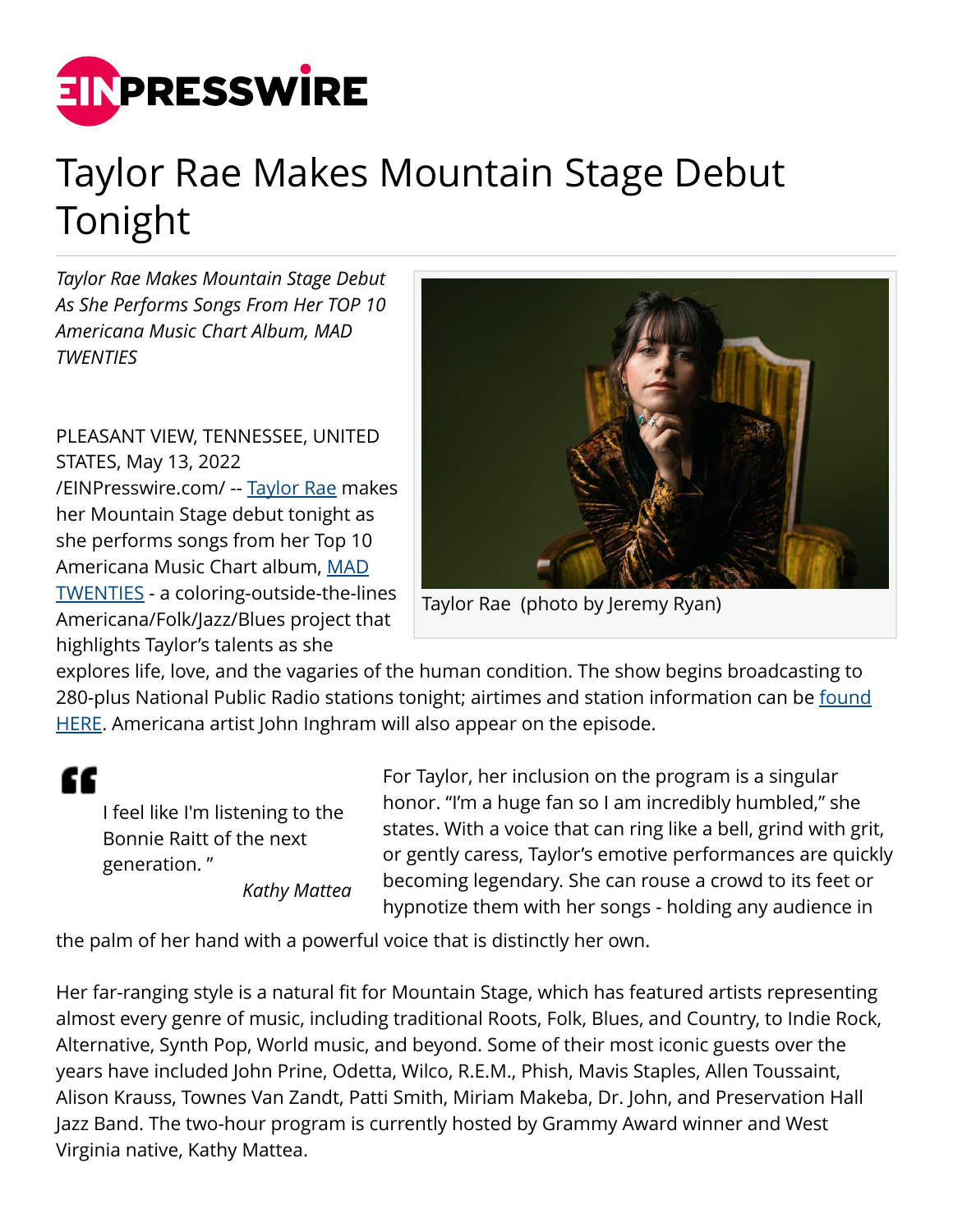Taylor continues to tour in support of MAD TWENTIES, and she joins Pokey LaFarge for three shows: tonight at the City Winery Nashville, Saturday, May 14 at the City Winery in Atlanta and Sunday, May 15 at The Burl in Lexington, KY. On Sunday, May 22, she will be in New Braunfels, TX at the Americana Music Jam with Radney Foster and Ray Wylie Hubbard. For those unable to catch a live show, her latest music video, "Window," is available now on YouTube. The "trippy" clip, her fourth music video, dropped on Bicycle Day in commemoration of Albert Hofmann's discovery of lysergic acid diethylamide 71 years ago on April 19.

Learn more about Taylor at taylorraemusic.com, or follow her on Facebook, Twitter, Tik Tok, Instagram or YouTube. To purchase MAD TWENTIES, click HERE.

## ABOUT TAYLOR RAE

Taylor's eclectic style was influenced by Grace Potter, Janis Joplin, Sheryl Crow, Norah Jones, Jewel, Simon & Garfunkel, and Steely Dan. She has performed at Kuumbwa Jazz, the Catalyst, the Hotel Café in Hollywood, The Rustic in Houston, the second stage at the legendary Stubb's in Austin, Santa Cruz's Moe's Alley, Nashville's renowned Bluebird Café, Lexington's The Lyric Theatre and the Asheville, NC Isis Music Hall. She has also played popular Northern California festivals, including DIO Fest (Boulder Creek) and



Taylor Rae during Mountain Stage rehearsal - Credit: Kathy Mattea



Mad Twenties album cover

Redwood Mountain Faire (Felton). Taylor has opened for artists including Ray Wylie Hubbard,